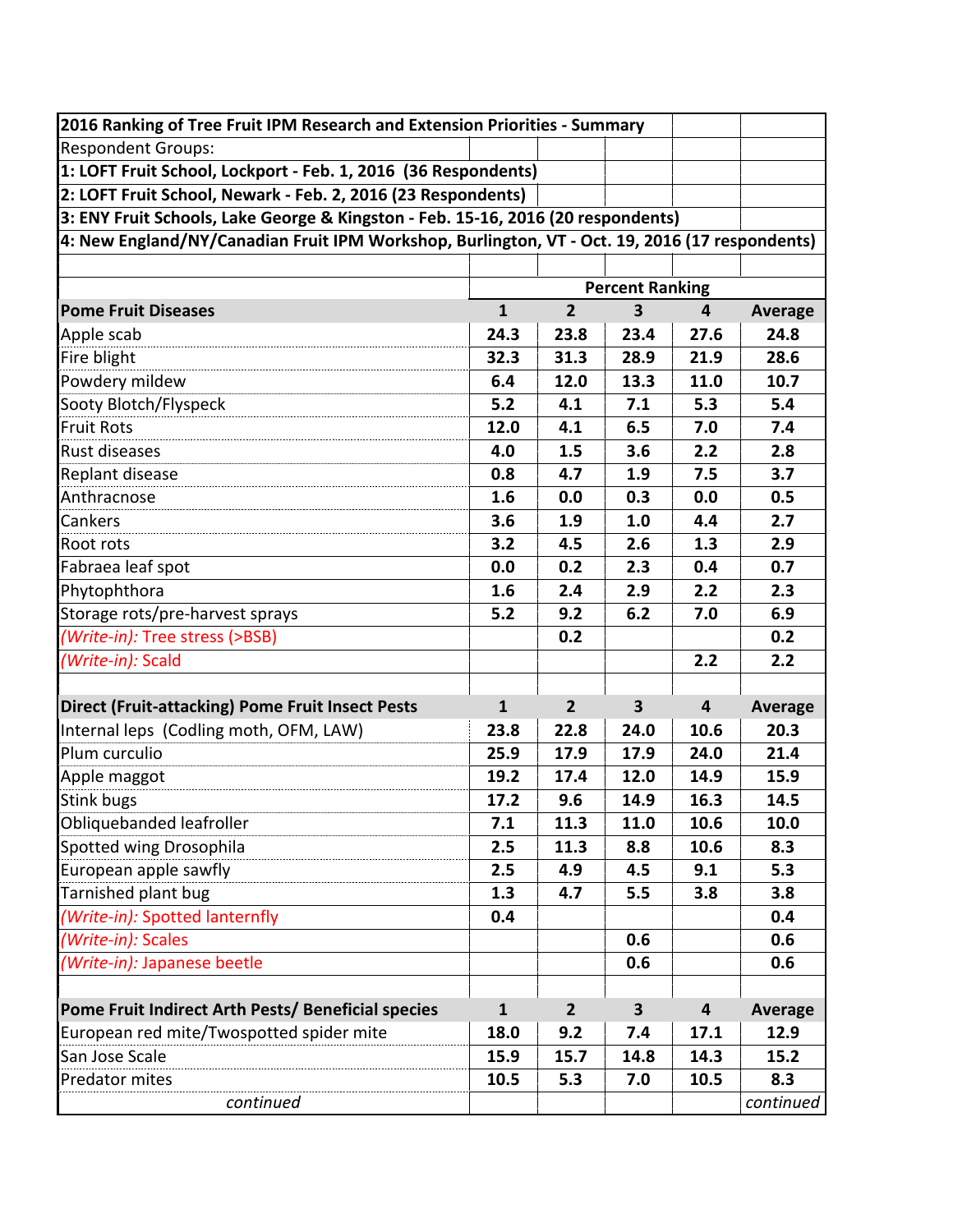| Pome Fruit Indirect Arth Pests/ Beneficial species | $\mathbf{1}$ | $\overline{2}$ | $\overline{\mathbf{3}}$ | $\overline{\mathbf{4}}$ | Average        |
|----------------------------------------------------|--------------|----------------|-------------------------|-------------------------|----------------|
| Borers/Ambrosia beetles                            | 19.7         | 16.6           | 21.5                    | 13.8                    | 17.9           |
| Woolly apple aphid                                 | 6.3          | 19.6           | 17.8                    | 7.1                     | 12.7           |
| Potato/White apple leafhoppers                     | 3.3          | 2.5            | 3.0                     | 2.4                     | 2.8            |
| Leafminers                                         | 1.7          | 4.6            | 7.4                     | 6.2                     | 5.0            |
| Pear psylla                                        | 4.2          | 7.8            | 2.7                     | 12.4                    | 6.8            |
| Rosy apple aphid                                   | 2.9          | 11.1           | 8.4                     | 5.2                     | 6.9            |
| Mealybugs                                          | 0.0          | 0.7            | 0.0                     | 0.0                     | 0.2            |
| Predator conservation                              | 15.9         | 6.7            | 10.1                    | 11.0                    | 10.9           |
| Apple leafcurling midge                            | 1.3          | 0.2            |                         |                         | 0.7            |
| <b>Rust mites</b>                                  | 0.4          |                |                         |                         | 0.4            |
|                                                    |              |                |                         |                         |                |
| <b>Peach Diseases</b>                              | $\mathbf{1}$ | $\overline{2}$ | $\overline{\mathbf{3}}$ | $\overline{\mathbf{4}}$ | <b>Average</b> |
| <b>Brown rot</b>                                   | 31.9         | 26.2           | 29.7                    | 27.3                    | 28.8           |
| <b>Bacterial spot</b>                              | 19.3         | 16.9           | 12.0                    | 17.5                    | 16.4           |
| Peach leaf curl                                    | 9.2          | 13.9           | 15.6                    | 11.9                    | 12.7           |
| Powdery mildew                                     | 4.2          | 9.7            | 7.8                     | 4.2                     | 6.5            |
| X-disease                                          | 8.4          | 1.5            | 4.2                     | 6.3                     | 5.1            |
| Perennial canker                                   | 8.4          | 13.5           | 13.5                    | 13.3                    | 12.2           |
| Peach scab                                         | 3.4          | 2.2            | 2.1                     | 4.9                     | 3.1            |
| Phytophthora rots                                  | 4.2          | 3.0            | 5.2                     | 4.2                     | 4.2            |
| Plum pox                                           | 2.5          | 3.0            | 0.5                     | 3.5                     | 2.4            |
| Winter kill                                        | 8.4          | 9.4            | 7.8                     | 7.0                     | 8.1            |
| <b>Rusty spot</b>                                  | 0.0          | 0.7            | 1.6                     | 0.0                     | 0.6            |
|                                                    |              |                |                         |                         |                |
| <b>Peach Direct (fruit-attacking) Insect Pests</b> | $\mathbf{1}$ | $\overline{2}$ | $\overline{\mathbf{3}}$ | 4                       | <b>Average</b> |
| Brown marmorated & other stink bugs                | 29.6         | 14.7           | 27.8                    | 21.2                    | 23.3           |
| Plum curculio                                      | 16.0         | 18.3           | 12.4                    | 20.5                    | 16.8           |
| Oriental fruit moth                                | 20.0         | 19.4           | 19.6                    | 15.2                    | 18.5           |
| Spotted wing Drosophila                            | 11.2         | 12.3           | 13.4                    | 7.6                     | 11.1           |
| Tarnished plant bug                                | 8.0          | 6.0            | 11.3                    | 8.3                     | 8.4            |
| Obliquebanded leafroller                           | 2.4          | 10.7           | 4.1                     | 5.3                     | 5.6            |
| Western flower thrips                              | 2.4          | 2.8            | 2.1                     | 6.1                     | 3.3            |
| Japanese beetle                                    | 10.4         | 15.5           | 9.3                     | 13.6                    | 12.2           |
| (Write-in): Wasps                                  |              | 0.4            |                         |                         | 0.4            |
| (Write-in): White peach scale                      |              |                |                         | 2.3                     | 2.3            |
|                                                    |              |                |                         |                         |                |
| <b>Peach Indirect Arthropod Pests</b>              | $\mathbf{1}$ | 2 <sup>2</sup> | $\overline{\mathbf{3}}$ | $\overline{\mathbf{4}}$ | Average        |
| Japanese beetle                                    | 25.2         | 25.4           | 19.0                    | 14.8                    | 21.1           |
| Peachtree borers                                   | 31.9         | 23.3           | 32.3                    | 33.0                    | 30.1           |
| <b>Mites</b>                                       | 6.7          | 18.6           | 7.9                     | 19.1                    | 13.1           |
| <b>Scales</b>                                      | 16.8         | 8.5            | 14.3                    | 7.8                     | 11.8           |
| continued                                          |              |                |                         |                         | continued      |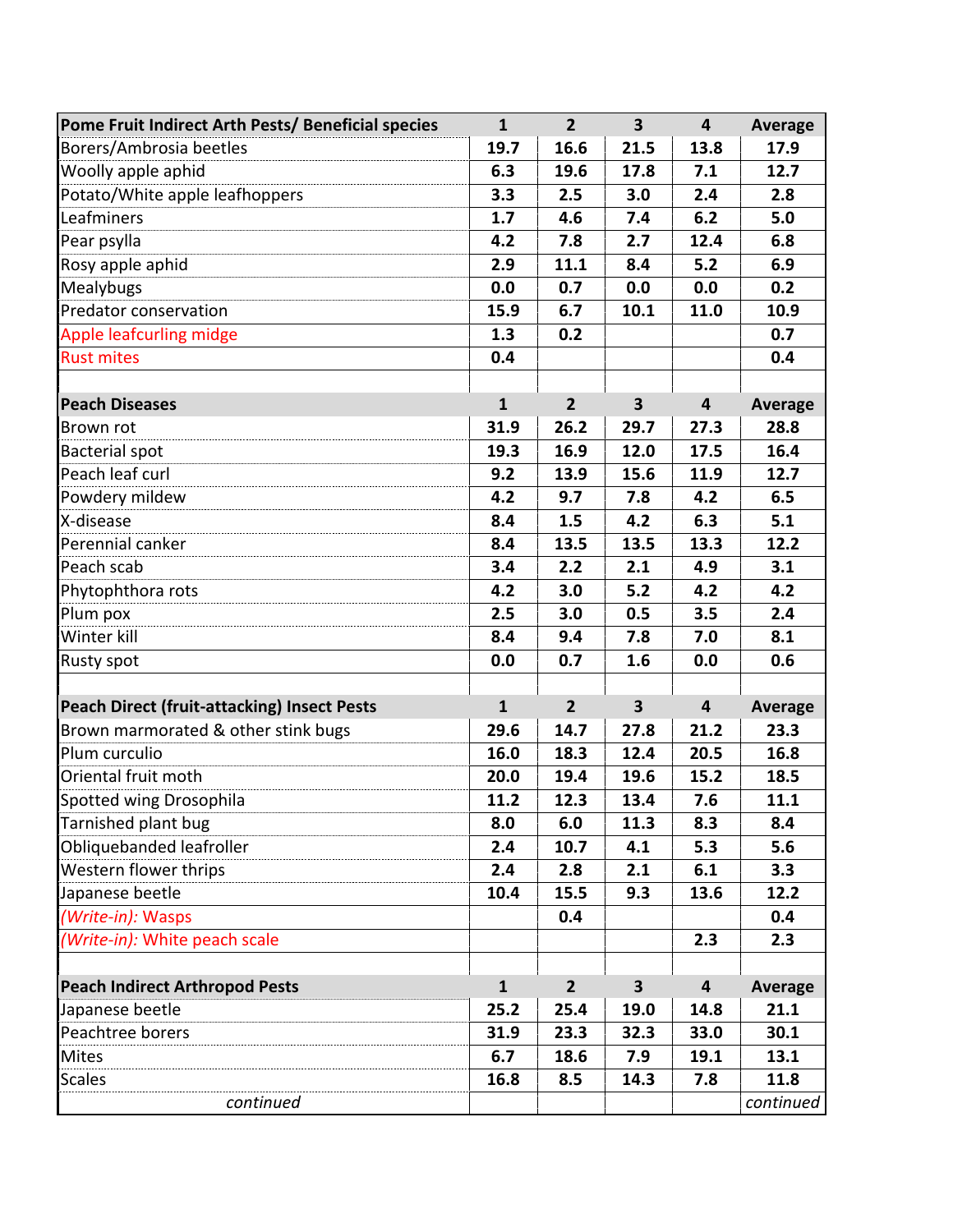| <b>Peach Indirect Arthropod Pests</b>                  | $\mathbf{1}$ | 2 <sup>1</sup> | $\overline{\mathbf{3}}$ | $\overline{\mathbf{4}}$ | <b>Average</b> |
|--------------------------------------------------------|--------------|----------------|-------------------------|-------------------------|----------------|
| American plum borer                                    | 9.2          | 11.9           | 15.9                    | 13.0                    | 12.5           |
| Green peach aphid                                      | 10.1         | 12.3           | 10.6                    | 12.2                    | 11.3           |
|                                                        |              |                |                         |                         |                |
| <b>Cherry Arthropod Pests</b>                          | $\mathbf{1}$ | 2 <sup>1</sup> | $\overline{\mathbf{3}}$ | $\overline{\mathbf{4}}$ | <b>Average</b> |
| Spotted wing Drosophila                                | 28.7         | 21.3           | 21.2                    | 20.4                    | 22.9           |
| Plum curculio                                          | 13.0         | 16.7           | 10.6                    | 11.1                    | 12.9           |
| Cherry fruit flies                                     | 24.3         | 15.5           | 17.2                    | 16.7                    | 18.4           |
| Japanese beetle                                        | 13.0         | 12.0           | 8.6                     | 11.1                    | 11.2           |
| Peachtree borers                                       | 7.8          | 7.0            | 11.6                    | 16.7                    | 10.8           |
| Brown marmorated stink bug                             | 2.6          | 11.6           | 15.7                    | 7.4                     | 9.3            |
| Aphids                                                 | 3.5          | 8.9            | 3.5                     | 5.6                     | 5.4            |
| American plum borer                                    | 6.1          | 4.3            | 5.6                     | 7.4                     | 5.8            |
| <b>Scales</b>                                          | 0.9          | 2.7            | 6.1                     | 3.7                     | 3.3            |
|                                                        |              |                |                         |                         |                |
| <b>Cherry Diseases/Disorders</b>                       | $\mathbf{1}$ | 2 <sup>1</sup> | $\overline{\mathbf{3}}$ | $\overline{\mathbf{4}}$ | <b>Average</b> |
| Brown rot                                              | 33.0         | 27.5           | 27.4                    | 31.6                    | 29.9           |
| <b>Bacterial canker</b>                                | 24.5         | 21.9           | 17.9                    | 21.1                    | 21.3           |
| Leaf spot                                              | 5.3          | 9.7            | 10.4                    | 5.3                     | 7.7            |
| X-disease                                              | 20.2         | 1.5            | 3.5                     | 7.0                     | 8.0            |
| Fruit cracking                                         | 5.3          | 16.7           | 16.9                    | 19.3                    | 14.6           |
| <b>Black knot</b>                                      | 5.3          | 7.8            | 10.4                    | 10.5                    | 8.5            |
| <b>Viruses</b>                                         | 3.2          | 4.5            | 6.0                     | 5.3                     | 4.7            |
| Phytophthora                                           | 3.2          | 4.5            | 3.0                     | 0.0                     | 2.7            |
| Powdery mildew                                         | 0.0          | 5.9            | 4.5                     | 0.0                     | 2.6            |
|                                                        |              |                |                         |                         |                |
| <b>Postharvest Issues</b>                              | $\mathbf{1}$ | $\overline{2}$ | $\overline{\mathbf{3}}$ | $\overline{\mathbf{4}}$ | <b>Average</b> |
| Post-harvest decay management                          | 33.0         | 15.9           | 21.6                    | 18.7                    | 22.3           |
| GAPS & Food safety                                     | 24.5         | 15.9           | 26.3                    | 15.9                    | 20.6           |
| Post-harvest drench alternatives                       | 5.3          | 3.3            | 3.8                     | 4.9                     | 4.3            |
| <b>Bin sanitation</b>                                  | 20.2         | 5.5            | 5.5                     | 3.8                     | 8.8            |
| Scald                                                  | 5.3          | 7.8            | 3.4                     | 9.9                     | 6.6            |
| <b>Bitter Pit</b>                                      | 5.3          | 20.4           | 19.9                    | 19.2                    | 16.2           |
| Packing line sanitation                                | 3.2          | 3.3            | 2.1                     | 7.1                     | 3.9            |
| 1-MCP                                                  | 3.2          | 6.8            | 11.0                    | 7.1                     | 7.0            |
| CO2 Damage                                             | 0.0          | 6.8            | 1.3                     | 1.1                     | 2.3            |
| Flesh browning                                         | 3.6          | 14.4           | 5.1                     | 9.3                     | 8.1            |
| (Write-in): Sanitation in storage facilities (new FSMA |              |                |                         |                         |                |
| requirement)                                           | 1.0          |                |                         |                         | 1.0            |
| (Write-in): Canadian small bin controlled storages     |              |                |                         | 2.7                     | 2.7            |
|                                                        |              |                |                         |                         |                |
|                                                        |              |                |                         |                         |                |
|                                                        |              |                |                         |                         |                |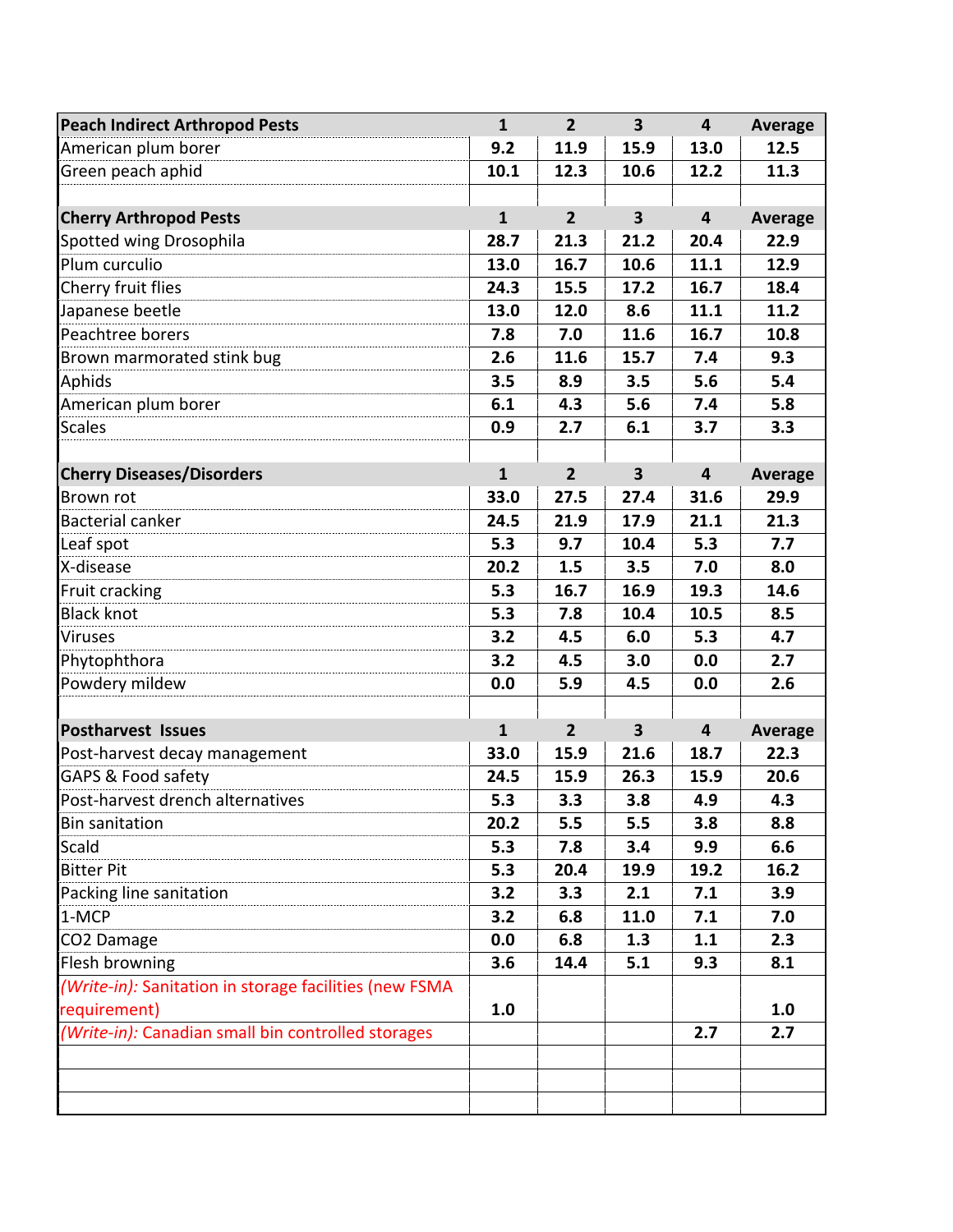| <b>Vertebrate Pests</b>                             | $\mathbf{1}$ | $\overline{2}$ | $\overline{\mathbf{3}}$ | $\overline{\mathbf{4}}$ | <b>Average</b> |
|-----------------------------------------------------|--------------|----------------|-------------------------|-------------------------|----------------|
| Deer                                                | 30.7         | 28.4           | 31.8                    | 26.0                    | 29.2           |
| Voles                                               | 27.1         | 19.7           | 18.2                    | 27.0                    | 23.0           |
| <b>Birds</b>                                        | 17.4         | 19.7           | 18.6                    | 17.2                    | 18.2           |
| Rabbits                                             | 4.1          | 6.3            | 8.0                     | 4.2                     | 5.7            |
| Turkeys                                             | 6.0          | 0.7            | 1.5                     | 1.4                     | 2.4            |
| Goundhogs                                           | 3.7          | 7.5            | 6.6                     | 14.4                    | 8.0            |
| Canada geese                                        | 0.0          | 2.4            | 1.5                     | 1.9                     | 1.4            |
| <b>Beavers</b>                                      | 0.5          | 2.7            | 0.4                     | 0.9                     | 1.1            |
| Porcupines                                          | 0.5          | 0.0            | 0.0                     | 1.4                     | 0.5            |
| Raccoons                                            | 0.5          | 4.6            | 1.5                     | 0.0                     | 1.6            |
| <b>Fishers</b>                                      | 0.0          | 0.0            | 0.0                     | 0.0                     | 0.0            |
| Crows                                               | 6.9          | 7.8            | 12.0                    | 5.6                     | 8.1            |
| (Write-in): Foxes                                   |              | 0.2            |                         |                         | 0.2            |
|                                                     |              |                |                         |                         |                |
| <b>Pest Management Education Issues</b>             | $\mathbf{1}$ | $2^{1}$        | $\overline{\mathbf{3}}$ | $\overline{\mathbf{4}}$ | <b>Average</b> |
| Workshops for advisors/growers                      | 18.5         | 12.9           | 21.2                    | 15.7                    | 17.1           |
| Orchard demos                                       | 15.8         | 12.5           | 14.4                    | 17.4                    | 15.0           |
| <b>Production Guidelines publication</b>            | 17.6         | 10.1           | 13.7                    | 7.6                     | 12.3           |
| Web-based delivery methods                          | 12.2         | 6.8            | 5.2                     | 5.5                     | 7.4            |
| Pesticide applicator workshops                      | 4.5          | 13.9           | 15.0                    | 12.7                    | 11.5           |
| Pesticide safety programs                           | 2.3          | 7.3            | 6.9                     | 8.1                     | 6.1            |
| Smart phone apps                                    | 6.8          | 6.6            | 2.9                     | 8.5                     | 6.2            |
| Consumer education                                  | 6.3          | 5.4            | 4.9                     | 5.9                     | 5.6            |
| <b>Biocontrol demos</b>                             | 2.7          | 4.2            | 4.9                     | 5.1                     | 4.2            |
| Education for policy makers                         | 5.0          | 8.9            | 6.5                     | 6.4                     | 6.7            |
| Virtual workshops based plant growth simulations    | 0.0          | 5.4            | 3.3                     | 4.2                     | 3.2            |
| e-version of Guidelines; web or app                 | 7.7          | 5.9            | 1.0                     | 3.0                     | 4.4            |
| (Write-in): training for pesticide applicator exams | 0.9          |                |                         |                         | 0.9            |
|                                                     |              |                |                         |                         |                |
| <b>Ground Cover Management</b>                      | $\mathbf{1}$ | $\overline{2}$ | $\overline{\mathbf{3}}$ | 4                       | <b>Average</b> |
| Alternatives to herbicides, mulching, cultivation   | 22.7         | 9.7            | 15.6                    | 19.6                    | 16.9           |
| Perennial weed management                           | 25.6         | 21.0           | 23.1                    | 12.5                    | 20.5           |
| Use of new herbicides                               | 6.7          | 17.0           | 17.5                    | 16.1                    | 14.3           |
| Herbicide resistance                                | 9.2          | 15.0           | 6.5                     | 8.5                     | 9.8            |
| Timing of control methods                           | 9.7          | 17.7           | 17.9                    | 18.3                    | 15.9           |
| Winter injury, etc. from glyphosate                 | 13.4         | 8.8            | 3.6                     | 4.0                     | 7.5            |
| Weed biology & ID                                   | 5.0          | 2.4            | 3.2                     | 8.9                     | 4.9            |
| Nutrient competition                                | 5.0          | 3.1            | 5.8                     | 6.7                     | 5.2            |
| Best use of old herbicides                          | 0.4          | 4.0            | 5.2                     | 5.4                     | 3.7            |
| (Write-in): phytotoxicity of herbicides/soil health | 2.1          |                |                         |                         | 2.1            |
| (Write-in): Under-tree ground covers                |              | 1.1            |                         |                         | 1.1            |
| (Write-in): Biological control                      |              |                | 1.6                     |                         | 1.6            |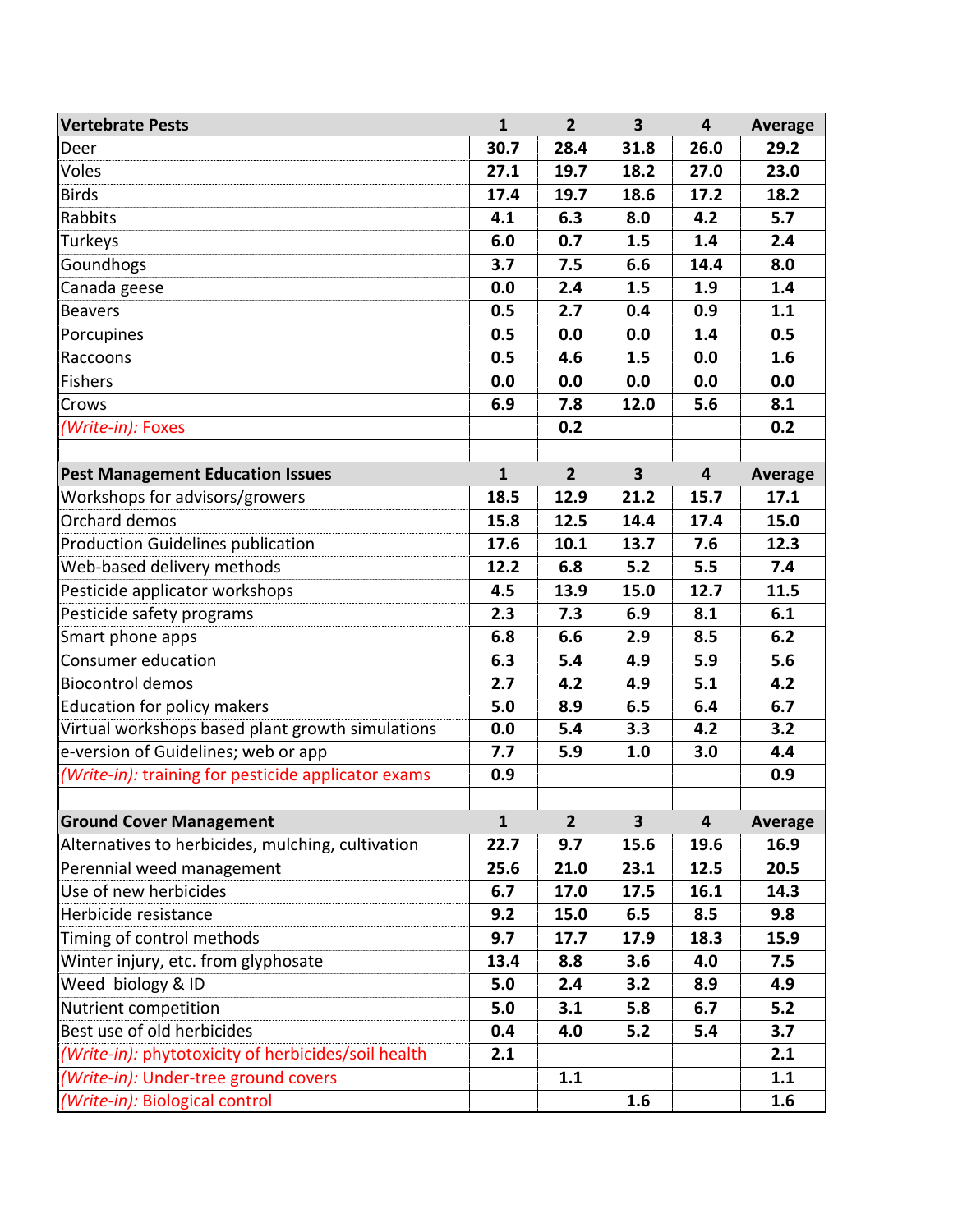| <b>Application Technology Issues</b>                | $\mathbf{1}$ | 2 <sup>2</sup> | $\overline{\mathbf{3}}$ | $\overline{\mathbf{4}}$ | <b>Average</b> |
|-----------------------------------------------------|--------------|----------------|-------------------------|-------------------------|----------------|
| Spray coverage vs. control                          | 22.8         | 23.6           | 17.4                    | 20.0                    | 20.9           |
| Calibration                                         | 25.0         | 12.0           | 16.8                    | 9.5                     | 15.8           |
| Drift management                                    | 12.1         | 7.0            | 6.8                     | 13.8                    | 9.9            |
| Adjuvants w/ thinners (instead of oil)              | 3.6          | 9.5            | 11.3                    | 16.7                    | 10.3           |
| Phytotoxicity and fruit finish                      | 12.5         | 15.0           | 12.9                    | 9.5                     | 12.5           |
| Canopy spray issues                                 | 8.9          | 2.0            | 7.7                     | 4.8                     | 5.9            |
| Fixed spraying systems                              | 2.7          | 2.9            | 2.3                     | 3.8                     | 2.9            |
| Single-sided sprays in high density plantings       | 1.8          | 8.6            | 3.9                     | 9.5                     | 5.9            |
| Herbicide shields                                   | 5.4          | 3.4            | 2.6                     | 1.0                     | 3.1            |
| Tower sprayer options                               | 2.2          | 5.7            | 8.4                     | 6.7                     | 5.7            |
| Application of growth regulators to canopy          | 1.8          | 9.1            | 10.0                    | 4.8                     | 6.4            |
| (Write-in): Tank mixes (synergistic or antagonistic |              |                |                         |                         |                |
| effects)                                            | 1.3          |                |                         |                         | 1.3            |
| (Write-in): Crop-adapted spraying                   |              | 1.1            |                         |                         | 1.1            |
|                                                     |              |                |                         |                         |                |
| <b>Regulatory Issues</b>                            | $\mathbf{1}$ | $\overline{2}$ | $\overline{\mathbf{3}}$ | 4                       | <b>Average</b> |
| Pesticide registration procedures/restrictions      | 17.1         | 13.9           | 14.9                    | 11.9                    | 14.5           |
| <b>Clarification of labels</b>                      | 8.8          | 5.6            | 4.4                     | 10.4                    | 7.3            |
| Harmonization of labels                             | 9.3          | 2.9            | 5.8                     | 8.0                     | 6.5            |
| Invasive species                                    | 17.1         | 11.2           | 12.2                    | 13.4                    | 13.5           |
| Production standards for imports/exports (MRLs)     | 0.9          | 2.9            | 1.0                     | 0.5                     | 1.3            |
| Right-to-farm/drift issues                          | 4.6          | 8.5            | 3.4                     | 12.9                    | 7.4            |
| Smaller package sizes                               | 6.0          | 1.2            | 2.7                     | 2.0                     | 3.0            |
| Use of "Generally Regarded As Safe" products        | 4.6          | 4.4            | 2.7                     | 1.0                     | 3.2            |
| <b>Labor Regulations</b>                            | 4.6          | 16.1           | 18.3                    | 10.9                    | 12.5           |
| Surface water regulations                           | 1.9          | 5.1            | 3.1                     | 8.5                     | 4.6            |
| Fast-track NYS label registrations                  | 2.3          | 12.4           | 10.2                    | 2.0                     | 6.7            |
| <b>Updates on WPS</b>                               | 7.9          | 6.6            | 8.1                     | 2.5                     | 6.3            |
| Pollinator protection                               | 12.0         | 5.6            | 8.5                     | 9.5                     | 8.9            |
| Spanish labels                                      | 2.8          | 2.7            | 3.1                     | 4.0                     | 3.1            |
| (Write-in): Container disposal                      |              | 1.0            |                         |                         | 1.0            |
| (Write-in): Cost containment                        |              |                | 1.7                     |                         | 1.7            |
| (Write-in): Food processing license fees (cider)    |              |                |                         | 2.5                     | 2.5            |
| <b>General IPM Issues</b>                           | $\mathbf{1}$ | 2 <sup>2</sup> | $\mathbf{3}$            | $\overline{\mathbf{4}}$ | Average        |
| Pesticide resistance                                | 15.6         | 21.5           | 17.6                    | 18.9                    | 18.4           |
| Invasive/exotic species                             | 18.7         | 11.7           | 12.1                    | 12.6                    | 13.8           |
| Weather/information delivery systems                | 16.9         | 8.8            | 14.1                    | 18.0                    | 14.4           |
| Cost reduction                                      | 7.1          | 13.9           | 10.2                    | 11.3                    | 10.6           |
| Pollinator conservation                             | 15.1         | 6.6            | 8.0                     | 8.6                     | 9.6            |
|                                                     |              |                |                         | 5.9                     | 5.1            |
| Organic production                                  | 6.7          | 3.7            | 4.2                     |                         |                |
| continued                                           |              |                |                         |                         | continued      |